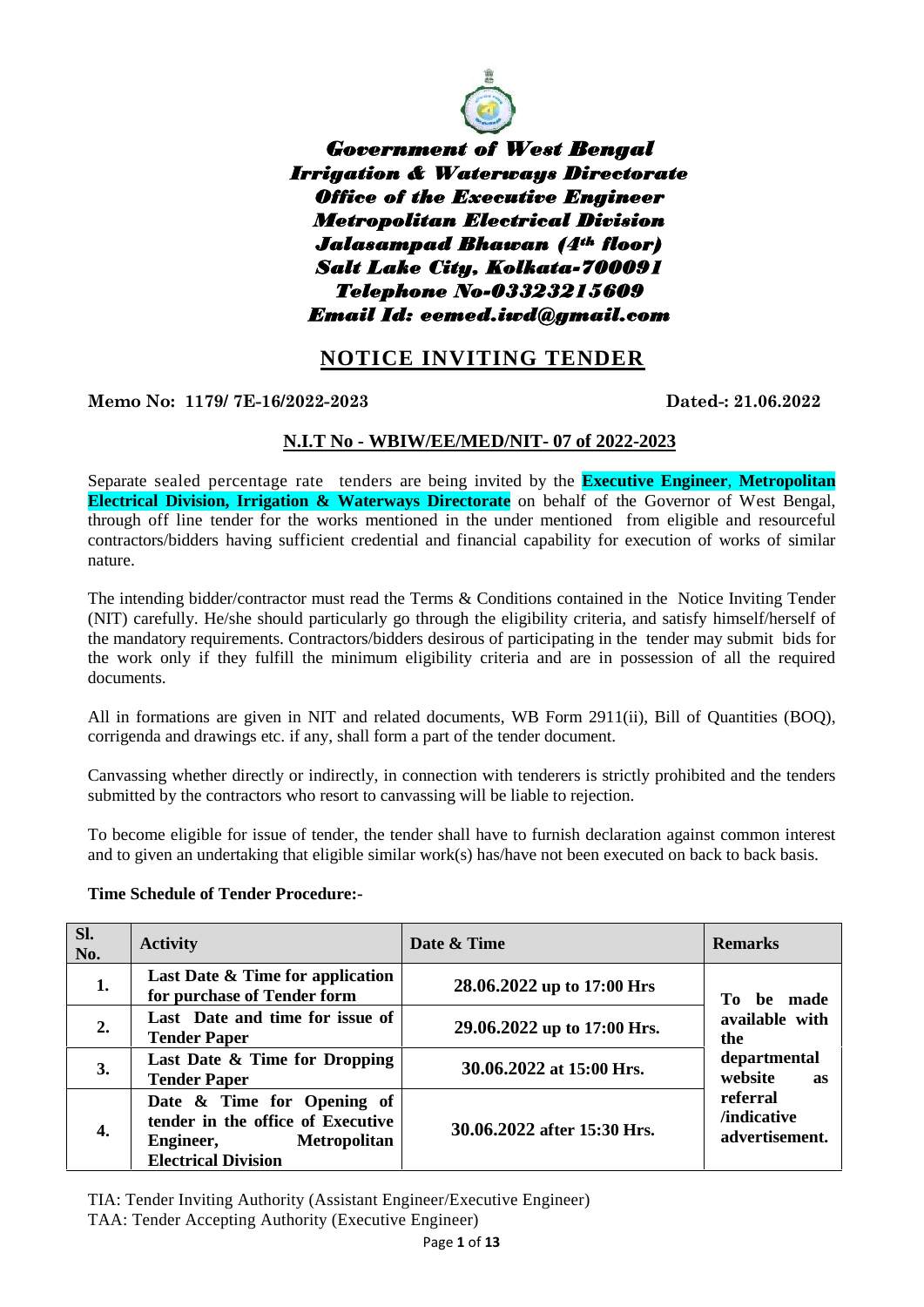# **LIST OF WORKS NIT No....... WBIW/EE/MED/NIT- 07 of 2022-2023**

| Sl.<br>No. | Name of Work/Scheme/Project                                                                                                                                                                                                                                                                                                                                                    | <b>Amount put</b><br>to Tender<br>(Tender<br>Value) | <b>Earnest</b><br><b>Money</b><br>Deposit $( )$ | <b>Time allowed</b><br>for completion<br>(in days) | <b>Source</b><br>of fund | Minimum eligibility of the<br>contractor/bidder for participating in<br>the tender                                                                                                                                   |
|------------|--------------------------------------------------------------------------------------------------------------------------------------------------------------------------------------------------------------------------------------------------------------------------------------------------------------------------------------------------------------------------------|-----------------------------------------------------|-------------------------------------------------|----------------------------------------------------|--------------------------|----------------------------------------------------------------------------------------------------------------------------------------------------------------------------------------------------------------------|
| 1          | $\mathbf{2}$                                                                                                                                                                                                                                                                                                                                                                   | $\overline{3}$                                      | $\overline{\mathbf{4}}$                         | 5                                                  | 6                        | $\overline{7}$                                                                                                                                                                                                       |
| 01         | Supply Installation & operation of 2 Nos 15HP capacity<br>motor operated surface dewatering pump (Hired)<br>including all the incidental charges at Sapuipara<br>Napatti, G.P.- Sapuipara-Basukathi, Block: Bally-<br>Jagacha, Dist-Howrah to be executed by Metropolitan<br>Electrical Division during the year 2022-2023 (w.e.f.<br>$01.07.2022$ to $31.10.2022 = 123$ Days) | 4,83,795.00                                         | 9,676.00                                        | 123 Days                                           | Non<br>Plan<br>Head      | Bona fide contractors/bidders having<br>credential of execution of similar nature<br>of work of value 30% of the amount put<br>to tender (tender value) within the last 5<br>years on the date of publishing of NIT. |
| 02         | Supply Installation & operation of 3 Nos 10HP capacity<br>motor operated surface dewatering pump (Hired)<br>including all the incidental charges at Nischinda<br>Mediclinic, G.P.- Nischinda, Block: Bally-Jagacha,<br>Dist-Howrah to be executed by Metropolitan Electrical<br>Division during the year 2022-2023 (w.e.f. 01.07.2022<br>to $31.10.2022 = 123$ Days)           | 4,83,795.00                                         | 9,676.00                                        | 123 Days                                           | Non<br>Plan<br>Head      | Bona fide contractors/bidders having<br>credential of execution of similar nature<br>of work of value 30% of the amount put<br>to tender (tender value) within the last 5<br>years on the date of publishing of NIT. |
| 03         | Engagement of one no. sweeper cum water carrier<br>for Bagjola Pumping Station, mainly in seasonal<br>period during the year 2022-2023 ((w.e.f. 01.07.2022 to<br>31.10.2022)                                                                                                                                                                                                   | 1,10,400.00                                         | 2,208.00                                        | 123 Days                                           | Non<br>Plan<br>Head      | Bona fide contractors/bidders having<br>credential of execution of similar nature<br>of work of value 30% of the amount put<br>to tender (tender value) within the last 5<br>years on the date of publishing of NIT. |
| 04         | Cutting, uprooting and cleaning jungles of 33KV<br>Sub-station at Bagjola Pumping Station, Kultigong,<br>Haroa, District-24pgs(North) during the year 2022-23.                                                                                                                                                                                                                 | 63,392.00                                           | 1,268.00                                        | 210 Days                                           | Non<br>Plan<br>Head      | Bona fide contractors/bidders having<br>credential of execution of similar nature<br>of work of value 30% of the amount put<br>to tender (tender value) within the last 5<br>years on the date of publishing of NIT. |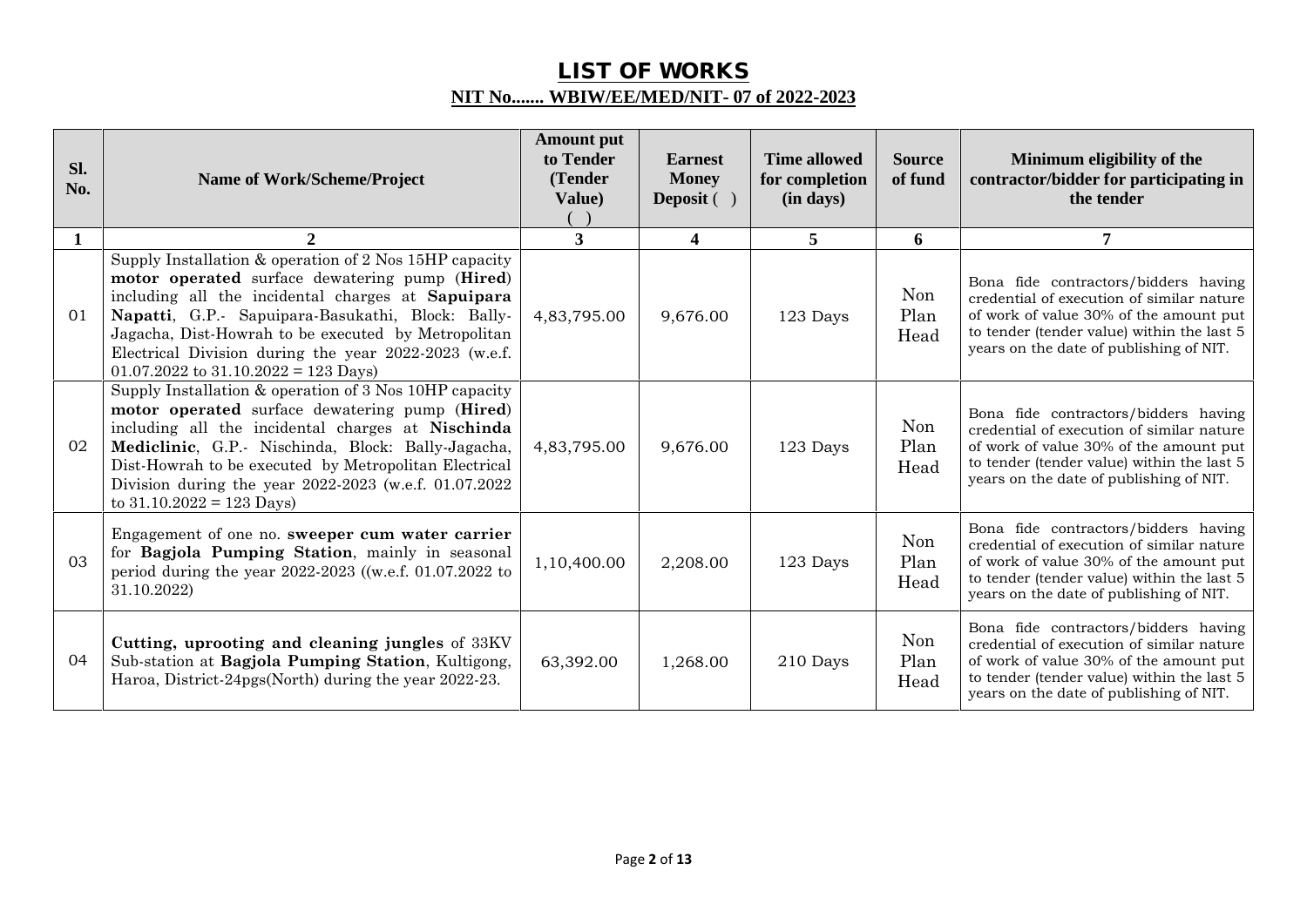## **(General Terms & Conditions for Tenders)**

#### **1. Eligibility for participation**

Bona fide contractors/bidders, Registered Co-operative Societies, Consortiums and Partnership Firms registered with the State Government and contractors/bidders of equivalent grade or Class, registered with the Union Government / Military Engineering Services / Indian Railways for execution of civil works are eligible to participate depending on the criteria as laid down below in the subsequent para/clause. Joint venture firms are not eligible to participate in e-tenders.

**Note:** *In case of consortiums, maximum number of constituents shall be restricted to 5 (five) and each of the constituent must have at least some work credential. Individual constituents of a consortium cannot form another consortium.*

#### **2. Participation in more than one serial of work in a tender**

Any contractor/bidder may submit bids for a maximum of 50% of the total number of works (rounded up to next higher integer) published in any particular NIT depending on his/her previous work credential and financial capability, details of which have been stated later.

### **3. Submission of Tenders**

### **3.1 Tender Documents**

The Tender documents shall consist of the followings and other relevant particulars may be seen by the intending Tenders or by their duly authorized representatives during office hours between 11.00 AM and 4 PM on every working day, till the last date of issue of the Tender Forms in the office of the undersigned:

- a) Notice Inviting Tender.
- b) W.B.F. No.2911 (i)
- c) Price schedule, Additional Terms & Conditions, Special Terms & Conditions, General Specification of the work and other relevant documents.
- d) Plans and Drawings where necessary (these will not be required to be submitted with the tenders but this will form part of the tender documents at the time of executing the agreement after acceptance)

## **3.2 Application for purchase of tender form**

Intending Tenderers have to be submitted application (in duplicate) duly enclosed with the self attested copies of the following documents as per annexed table praying for purchase of Tender Form duly addressed to the **Executive Engineer , Metropolitan Electrical Division** and in terms of the Memo. No. 1496- IA/IW/O/IA-11C (T)-1/2004 dated  $17<sup>th</sup>$  September 2004 and subsequently modified by a corrigendum circulated vide Memo. No. 1493-IA/IW/O/IA-11C (T)-1/2004 dated  $21<sup>st</sup>$  November, 2005 of the Secretary to the Govt. of West Bengal, I&W.D., the application will be received at the office of the undersigned on any working days between 11.00 AM. to 4.00 PM.. on or before the last Date & Time for application as scheduled in Para (3) above or revised time schedule as per the 'CORRIGENDUM' issued subsequently.

| Sl.<br>No. | Documents under different sub head |                            | <b>Details</b>                                                                                                                                                                                         | <b>Remarks</b><br>if any |
|------------|------------------------------------|----------------------------|--------------------------------------------------------------------------------------------------------------------------------------------------------------------------------------------------------|--------------------------|
| A          | <b>Certificates</b>                | 1.<br>2.<br>3.<br>4.<br>5. | Professional<br>Tax<br>Payment<br>Certificate (PTPC)<br>PAN Card<br><b>GST</b> Registration Certificate<br>Latest I.T Return Receipt<br>Requisite Electrical Licence (for<br><b>Electrical Works</b> ) |                          |

#### **Copies of documents:-**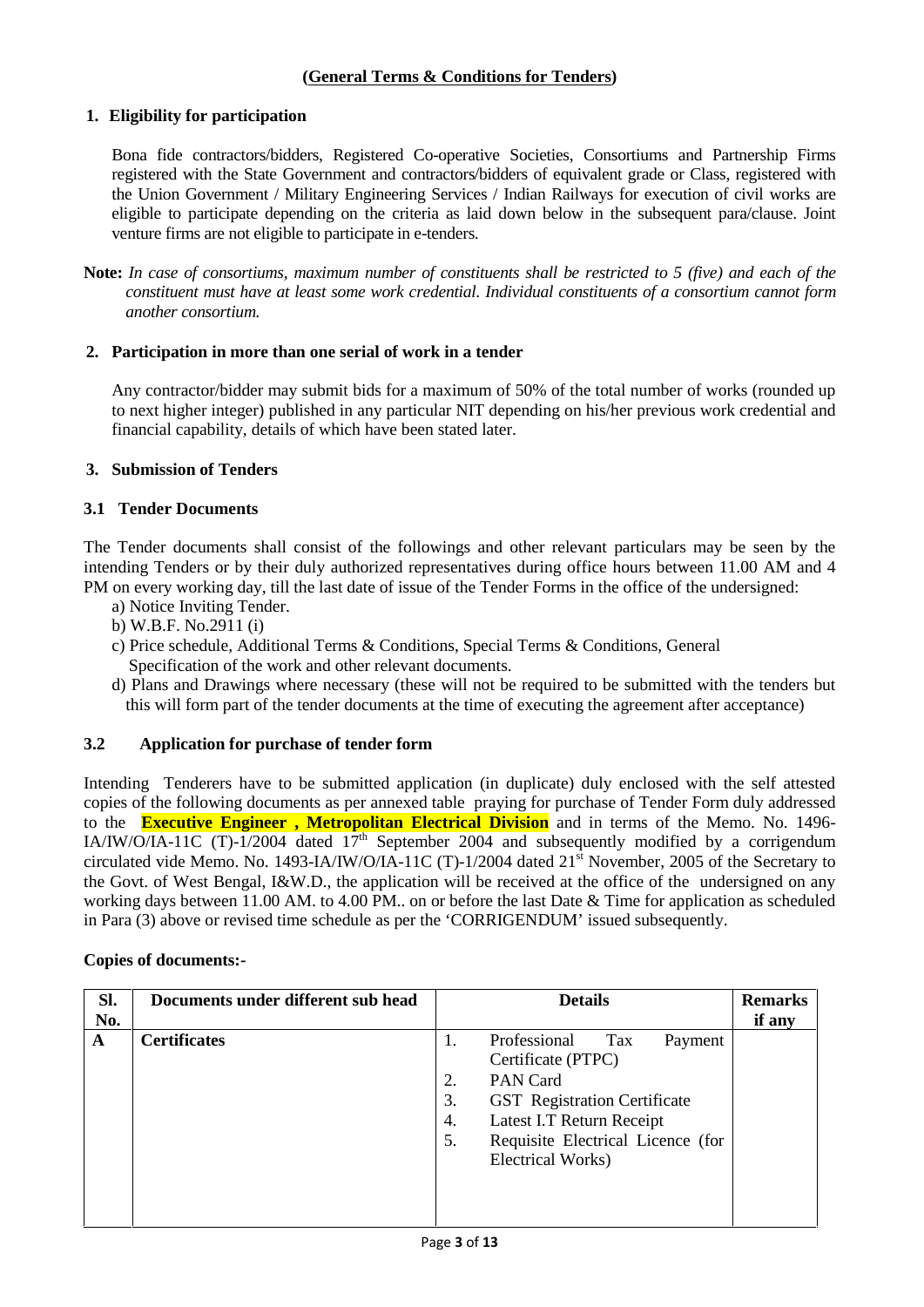| B           | <b>Company Details</b> | Proprietorship Firms<br>1.                                                       |  |
|-------------|------------------------|----------------------------------------------------------------------------------|--|
|             |                        | (Trade Licence)                                                                  |  |
|             |                        | 2.<br>Partnership Firms                                                          |  |
|             |                        | (Partnership)<br>Deed.<br>Trade-                                                 |  |
|             |                        | Licence,<br>Form-VIII<br><sub>or</sub>                                           |  |
|             |                        | Memorandum of Registration)                                                      |  |
|             |                        | 3.<br><b>Limited Companies</b>                                                   |  |
|             |                        | (Incorporation Certificate, Trade-                                               |  |
|             |                        | Memorandum<br>Licence,<br>of                                                     |  |
|             |                        | Articles)                                                                        |  |
|             |                        | <b>Registered Co-operative Societies</b><br>$\overline{4}$ .                     |  |
|             |                        | (Society Registration Certificate,                                               |  |
|             |                        | Trade Licence and By-laws,                                                       |  |
|             |                        | Documents showing latest office-                                                 |  |
|             |                        | bearers)                                                                         |  |
|             |                        | 5.<br>Consortiums                                                                |  |
|             |                        | (Form-VIII) or Memorandum and                                                    |  |
|             |                        | Undertaking.                                                                     |  |
| $\mathbf C$ | <b>Credential</b>      | BOQ duly authenticated<br>1.<br>$_{\rm by}$                                      |  |
|             |                        | issuing authority and work order.                                                |  |
|             |                        | 100% completion certificate for<br>2.                                            |  |
|             |                        | completed work, or                                                               |  |
|             |                        | 3.<br>Gross bill of 100% completed                                               |  |
|             |                        | including<br>excess<br>work<br>and                                               |  |
|             |                        | supplementary items not covered                                                  |  |
|             |                        | in original BOQ.                                                                 |  |
| D           | <b>Financial Info</b>  | Payment certificate of 100% completed                                            |  |
|             |                        | work issued by competent authority or<br>any other related financial information |  |
|             |                        |                                                                                  |  |

\* OID denotes Other Important Documents.

- **C**. i. Certificate/s:
	- a. Professional Tax (PT) deposit challan valid for the current financial year and PAN Card. Application for PAN addressed to the competent authority may also be considered.
	- b. Value Added Tax (VAT) registration certificate. (Failure to upload this document will result in deduction of VAT as per prevailing rules)
	- c. Latest Income Tax Return receipt.
- ii. Company Details :
	- a. Deed of Consortium/Partnership firm, and documents for their registration in the form of certified copy of 'Form No. VIII,' issued under the Indian Partnership Act, 1932 (Act-IX of 1932) by the Registrar of Firms, West Bengal having their registered office at P-15 India- Exchange Place, Todi-Mansion, 10th Floor, Kolkata 700001.

In case a contractor/bidder is yet to receive Form No. VIII, a "Memorandum" issued from the above office may also be accepted. However, consortiums submitting the Memorandum are also required to submit an undertaking in plain paper along with their application in Forms  $1 \& 2$  and upload its scanned copies in pdf pledging that "Copy of Form No. VIII would be submitted to the Tender Inviting Authority before receiving final payment, in case found to be the lowest bidder L1 and the work is awarded in its favour. Any change in the constituent of the Consortium/Partnership Firm should also be intimated to the office of the Registrar of Firms, Kolkata prior to submission of application in the etender and a certified copy of the revised Form No. VIII showing changes in its constituents are required to be submitted. If the Consortium is yet to receive a certified copy of the revised Form No. VIII, it would be required to submit the aforesaid undertaking on-line along with the application.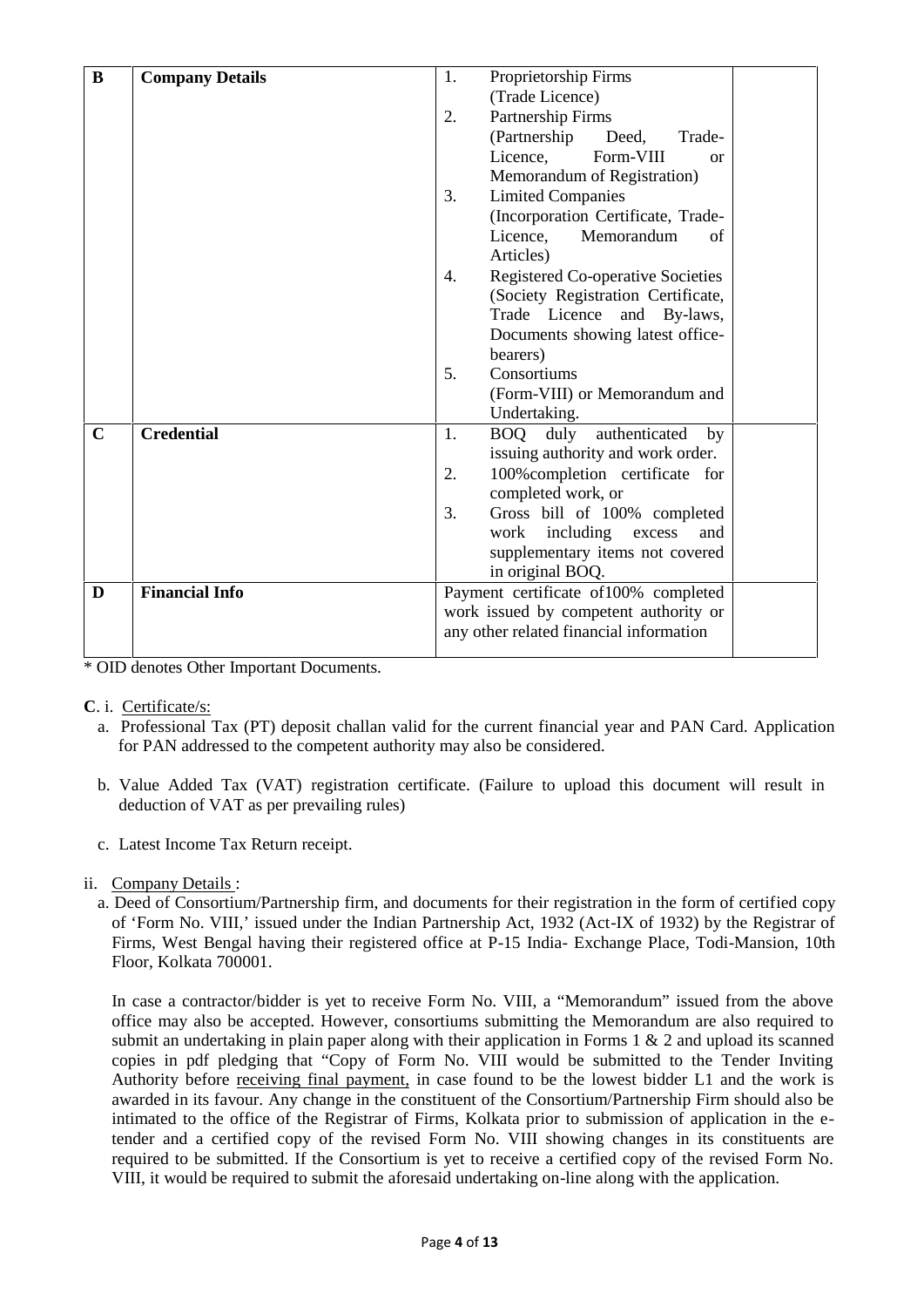- *Note: An affidavit regarding authorized user of DSC for Consortium and a declaration regarding such authorization for Limited companies is required to be uploaded on-line along with the tender. Scanned copies in pdf of competent authority are to be submitted, if the power is delegated for signing of bid/s to persons other than the applicant contractor/bidder.*
	- ii. Company Details (for Registered Co-op Societies only) :
		- a. Society Registration certificate from ARCS and Bye-Laws for Cooperative Societies.
		- b. Trade Licence for Proprietorship Firms/Partnership Firms.
		- c. Memorandum of Articles for Limited Companies.
		- d. Any other documents showing names and signatures of latest elected office bearers.
- iii. Credential: Self attested photocopies of work credential issued in favour of the contractor/bidder as detailed under relevant clause later. Bill of Quantities (BOQ) duly authenticated by the competent authority along with work order is to be submitted along with the tender documents.In case of execution of supplementary/substitute supplementary having value more than 30% of the BOQ, final gross value of bill (without contractual rate) including such supplementary/substitute supplementary may be considered in lieu of the original BOQ and authenticated copy of the Bill shall be submitted also.
- iv. Others: Any other document found necessary.

*Note : Failure of submission of any of the above mentioned documents will render the tender liable to summarily rejection.*

#### **3.3 Order for issue of Tender form**

The application of the intending tenderers along with the all documents so received by the office of the undersigned after due verification of the supporting credentials and all other documents the tender paper will be issued and the decision of the undersigned will be final & bindings to all.

#### **3.4 Purchase of tender form**

Entire set of tender document is made available free of cost . Cost of tender document shall not be charged even execution of formal tender agreement. However, the contractors/bidders may wherever necessary be charged suitably for asking additional multiple copies of drawings, specifications, Schedule of Rates of the Circle/s (SoR) etc. and such fee may be suitably determined by the Tender Inviting Authority as per norms.

#### **3.5 Dropping of tender**

Tender that should always be submitted in sealed cover with the name of work clearly written on the body of the W.B.F. No.2911(i) stated above as well as on the envelope will be dropped in the Division office on the schedule Date & Time as stated and or the changing schedule made vide issuing necessary CORIGENDUM duly addressed to the **Executive Engineer**, **Metropolitan Electrical Division, Irrigation & Waterways Directorate.**

#### **3.6 Opening of Tender**

i) after dropping of Tenders, the box will be closed and the said box will be opened in the same day as per schedule time at the dropping centre.

ii) Tender to be opened by the **Executive Engineer**, **Metropolitan Electrical Division, Irrigation & Waterways Directorate** after collecting the sealed tenders in presence of the participating Tenderer or his/their authorized representatives who may be present at the time of opening and will put initials in the opening register.

iii) In terms of Para 221(1), once the tenders are opened, no tenderer should be allowed to offer fresh quotations unless each of the tenderer is given equal opportunity. In case where the later steps taken, if time permits, fresh tenders may be invited so as to leave no room for any compliant or grievance whatsoever and,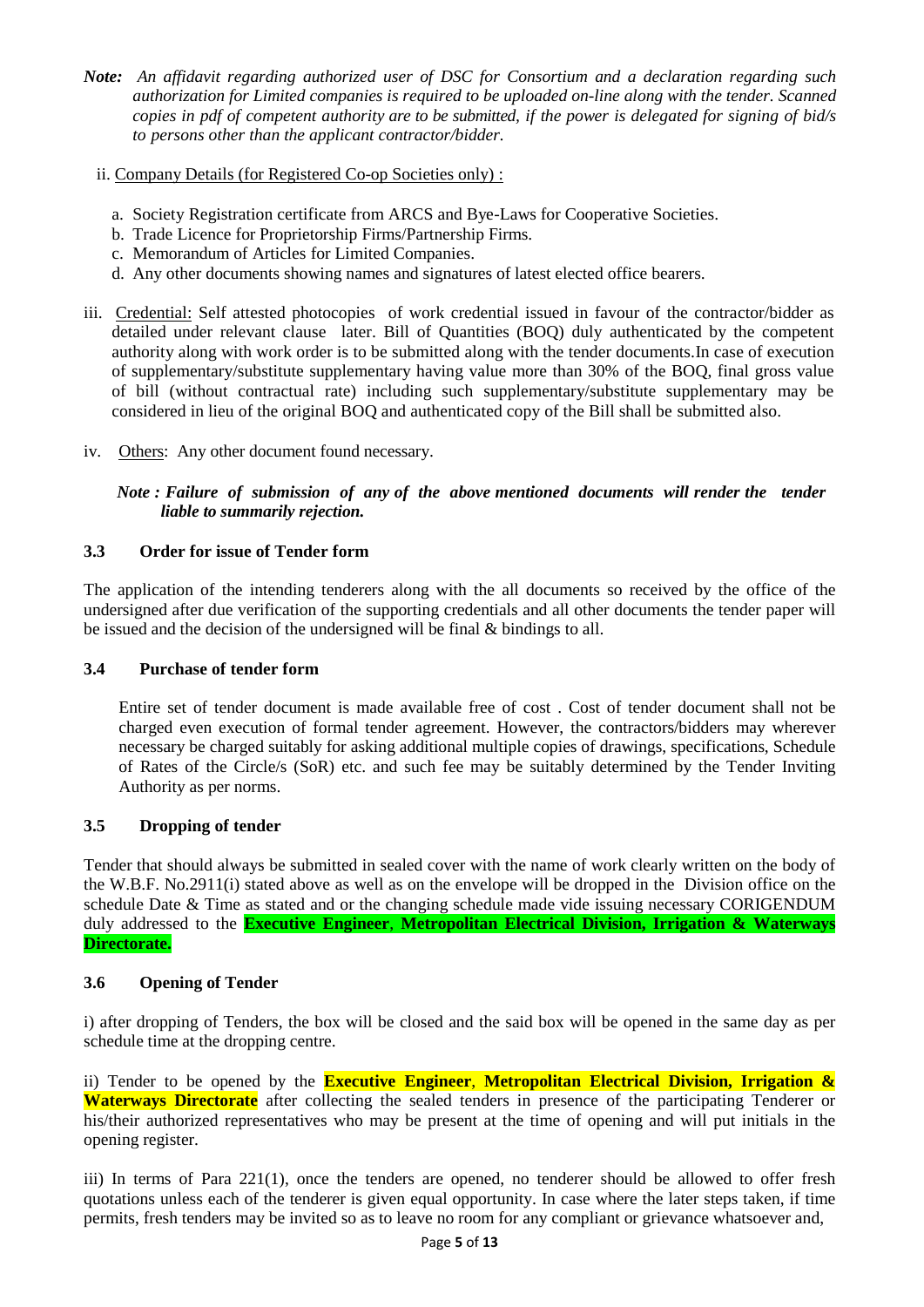### **3.7 Acceptance of Tender**

The acceptance of the tender will rest with the **Executive Engineer**, **Metropolitan Electrical Division, Irrigation & Waterways Directorate** who does not bind himself to accept the lowest tender and reserves the right to reject in any or all the tenders received.

#### **4. Tender Fee and Earnest Money Deposit (EMD)**

- *i. Tender Fees:* Brief / indicative NIT is made available free of any cost through the Departmental website www.wbiwd.gov.in . In case of off-line tenders having tender value below 5.00 lakh, tender documents are available free of cost and also made available in the Departmental website www.wbiwd.gov.in. Cost of tender documents shall not be charged even during execution of formal tender agreements. However, the contractors/bidders may wherever necessary be charged suitably for asking additional multiple copies of drawings, specifications, Schedule of Rates of the Circle/s (SoR) etc. and such fee may be suitably determined by the Tender Inviting Authority as per norms.
- *ii. Earnest Money Deposit (EMD):* Earnest Money Deposit (EMD) must presently be submitted in the form of Bank Draft (BD) / Bankers Cheque (BC) / Deposit Call Receipt (DCR) of any scheduled Commercial Bank in India approved by RBI & having a branch in West Bengal which is to be drawn in favour of the **Executive Engineer, Metropolitan Electrical Division, Irrigation & Waterways Directorate**, payable at **Kolkata** Payment in any other forms viz. NSC, KVP, cheques etc will not be accepted.

### **5. Credential Certificate**

- i. Completion Certificates (CC) for 100% completed works during the current year and within last five financial years will only be accepted as valid credential.
- ii. CC should clearly show the name, postal address, (contact Tel. No. and FAX or e-mail ID if issued outside the jurisdiction of the State) of the office and designation of the officer/ authority issuing the CC for the work along with the name of work and amount put to tender (Tender Value). Illegible certificates and those having incomplete information may be rejected.
- iii. CC of works executed in the Irrigation & Waterways Directorate will be considered. CC of works executed in other Departments of the State Government/ organizations viz. Public Works & Public Works (Roads) Department, Public Health Engineering Department, Sundarban Affair Department and other State Government Departments, Zilla Parishads & Panchayat Samities only within the jurisdiction of the State of West Bengal, WBHIDCO, WBSEDCL,WBSETCL, KMDA, KMW&SA, KMC, Other Municipal Authorities and Bodies, HRBC, Engineering Departments of Union Government and Organizations like Farakka Barrage Project (FBP) Authority, Indian Railways, KoPT and companies owned or managed by the Government of West Bengal, i.e. Mackintosh Burn Ltd., Westinghouse Saxby Farmer Limited & Britannia Engineering Ltd. may also be considered. Such CC are to be issued by an officer/authority not below the rank of Executive Engineer / Divisional Engineer / District Engineer/Project Manager of the State/Union Government Departments/ Organisations**;** authorised signatories of CC for Panchayat Samities and Municipalities shall be BDO & Ex-officio Executive Officer and Secretary or equivalent administrative officers respectively. It is desirable to have contact telephone and FAX or e-mail address of the signatory of the CC for all offices outside West Bengal.

Such CC is required to be further countersigned by the immediate superior authority of the issuing authority for all cases other than direct Union Government Departments /Ministries outside the State of West Bengal. Also such certificates when issued in all other States other than those directly of State / Union Government Departments/Ministries and Indian Railways should contain a declaration that the work has been executed to the satisfaction of the concerned Government Organisation and has been declared 100% complete in all respect by the competent authority in the concerned Organisation.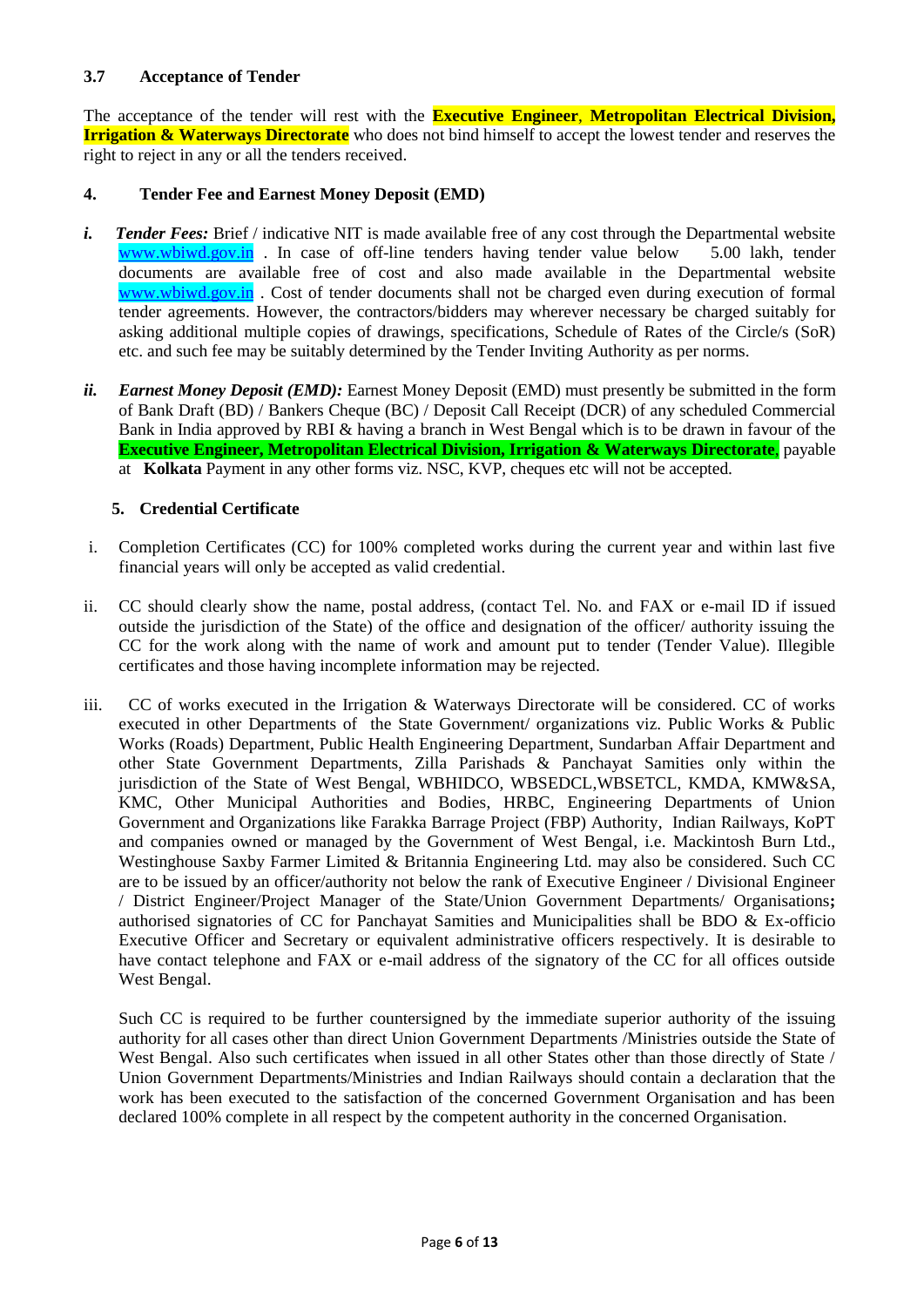## **6. Eligibility criteria**

i. Monetary value (Amount put to tender without considering contractual rate) of the 100% completed work or gross final bill value (excluding contractual rate) including supplementary/substitute supplementary, as the case may be, thus submitted will be further multiplied by the following factors to take care of the inflationary effect to arrive at the net notional amount.

| Year    | <b>Description</b>                           | Multiplying factor to arrive at<br>net notional amount |
|---------|----------------------------------------------|--------------------------------------------------------|
| Current |                                              | 1.00                                                   |
| 1st     | 1 year preceding the current financial year  | 1.08                                                   |
| 2nd     | 2 years preceding the current financial year | 1.16                                                   |
| 3rd     | 3 years preceding the current financial year | 1.26                                                   |
| 4th     | 4 years preceding the current financial year | 1.36                                                   |
| 5th     | 5 years preceding the current financial year | 47                                                     |

**Note:** For cases where two contractors/bidders are participating in a tender for a particular work are such that one happens to have worked as a sub-contractor of the other, and both the contractors/bidders submit work credential of having completed the same job either wholly or partly, then in such case the credential of the principal contractor will be considered while that of the sub-contractor will not be taken into consideration for determining the eligibility criteria of the contractor/bidder towards the e-tender. If the credentials submitted by hitherto contractors/bidders are for different works, then both the work credentials will be considered towards determining the eligibility criteria of the individual contractors/bidders.

#### *ii. Tenders of any contractor/bidder will come under consideration only when the criteria mentioned below are satisfied and fulfilled.*

Net notional amount calculated from Completion Certificate (CC) of a single work during last 5 years issued in favour of the contractor/bidder /agency/firm/consortium for a work of similar nature should be **at least 30%** of the amount put to tender (Tender Value) for the work. However, for consortiums where CC of individual entities of the consortium are to be considered, sum of work values in the CC of individual entities (one for each entity) for works of similar nature should be at least **90%** of the tender value. The power to decide on the criteria of similarity rests without any prejudice solely with the Tender Accepting Authority.

## 7. **Eligibility criteria for participating in more than one tender in a NIT**

- i. Submission of tenders by one single contractor/bidder in excess of 50% of the number of works in any particular NIT will not be considered.
- ii. Normally separate Completion Certificates (CC) of 100% completed works is required to be submitted for participating in separate works under a particular NIT. However CC for one particular work may be considered as eligibility for participation in maximum two numbers of serials of a NIT, provided requisite credential for two such works (to be added arithmetically) satisfies the requirement in all respects out of one such CC.

#### **8. Taxes & duties to be borne by the bidder**

Income Tax, VAT, Sales Tax, Royalty, Construction Workers' Welfare Cess and similar other statutory levy / Cess will have to be borne by the contractor/bidder and his/her quoted rate should be quoted accordingly after considering all these charges.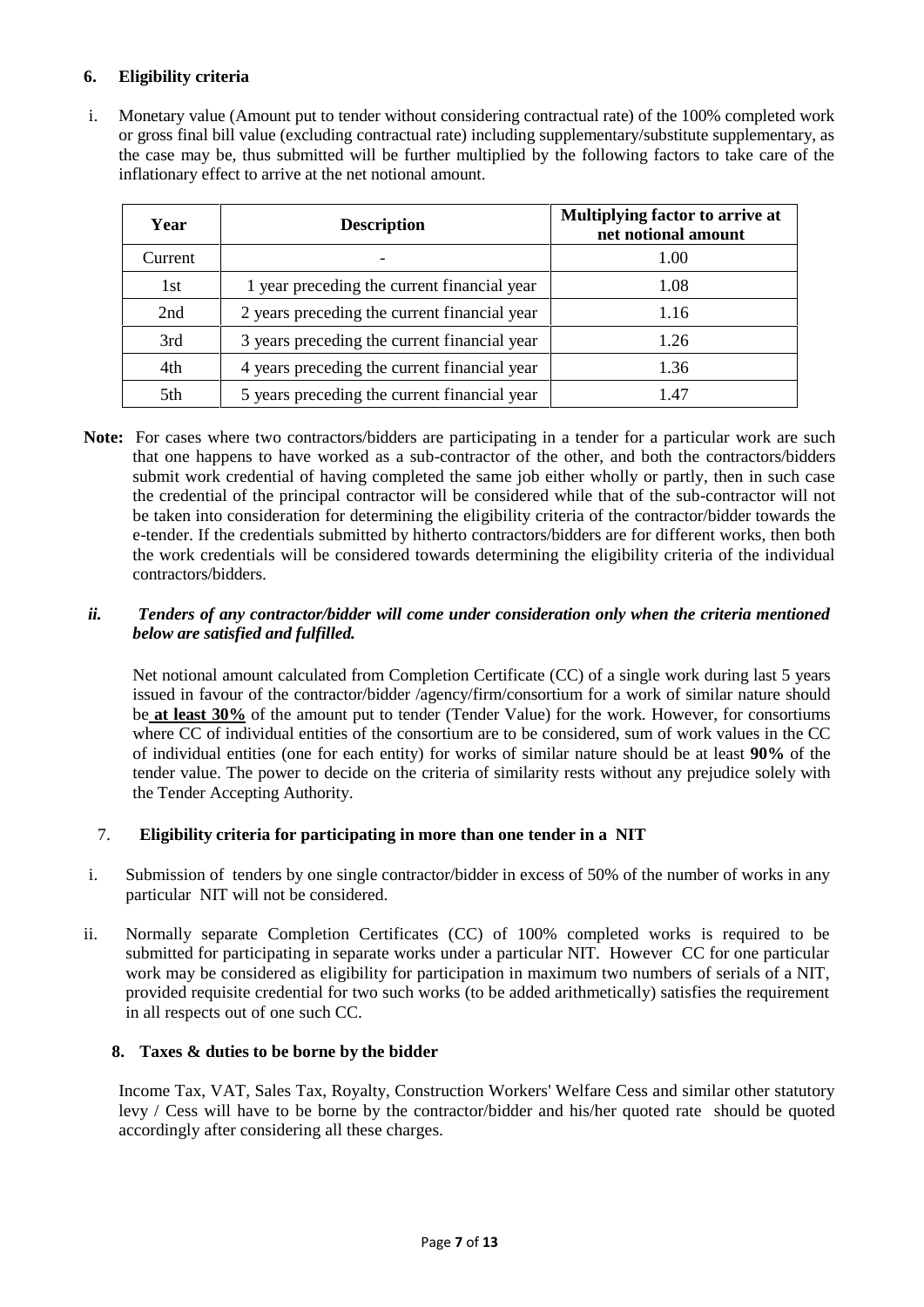#### **9. Site inspection before submission of tender**

Before submitting a e-tender, the intending contractor/bidder should make themselves acquainted thoroughly with the local conditions prevailing at site of implementation of the work by undertaking field inspections and taking into consideration all probable likely factors and difficulties to be involved in execution of the work as per specification in all respects including transportation of materials, communication facilities, climate conditions, nature of soil, availability of local labourers and market rates prevailing in the locality etc. and no claim whatsoever will be entertained on those accounts afterwards. The contractor/bidder may also contact the office of the **Executive Engineer , Metropolitan Electrical Division** in between 11.30 hours to 16.30 hours on any working day, prior to the date of actual submission of tender.

#### **10. Conditional & incomplete tenders**

Conditional and incomplete tenders are liable to be summarily rejected.

### **11. Tender Accepting Authority (TAA)**

Authority to which the power has been delegated to accept tenders as per latest Departmental Notification will function as the Tender Accepting Authority (TAA) for evaluation of technical and financial proposals of works having tender value within his/her range of acceptance. As per present delegation, TAA for different tenders within the range above Rs 0.10 Lakh upto Rs 45.00 Lakh would be as follows:

- i. For e-Tenders of value up to Rs 45.0 lakh (above Rs 5.00 lakh and up to Rs 45.0 lakh): **Executive- Engineer, Metropolitan Electrical Division**, I&W Directorate.
- ii. For off-line tenders of value from Rs 3.0 Lakh up to Rs 5.0 Lakh is to be tendered in a single bid system in off-line mode to be accepted by **Executive Engineer, Metropolitan Electrical Division**, I&W Directorate.
- iii. For tenders of value up to Rs 3.0 Lakh relating to works only, is to be tendered in a single bid system in off-line mode to be accepted by **Assistant Engineer/SDO, Metropolitan Electrical Division**, I&W **Directorate**

#### **12. Procedure to be followed for acceptance of tender**

- i. Maximum 5 % excess beyond 'Tender Value' (Amount put to Tender) may be accepted by the Executive Engineer if at at least three valid tenders have been received subject to the overall power of tender acceptance delegated to each level of engineer officers as mentioned in the Department Notification issued from time to time, provided tender value after abatement is within the administratively approved cost. In case of excess over administratively approved amount, proposal for revised administrative approval would have to be submitted to the Government, but acceptance of tender and issue of work order may not be kept pending for want of revised administrative approval.
- ii. Above 5% and up to 10% of the Tender Value can be recommended for acceptance by the Government appointed Departmental Tender Committee (DTC) subject to the conditions that valid tenders should not be less than three and L1 is accepted and tendered amount is within the administratively approved cost. In case of excess over administratively approved amount, revised administrative approval would have to submitted to the Government but acceptance of tender, and issue of work order may not be kept pending for want of revised administrative approval.
- iii. For acceptance of e-tenders above 10% of the Tender Value (Amount put to tender), upon specific recommendation of the DTC as mentioned at clause 12.5 (v) above, with that of the Department shall have to be sent to the Finance Department.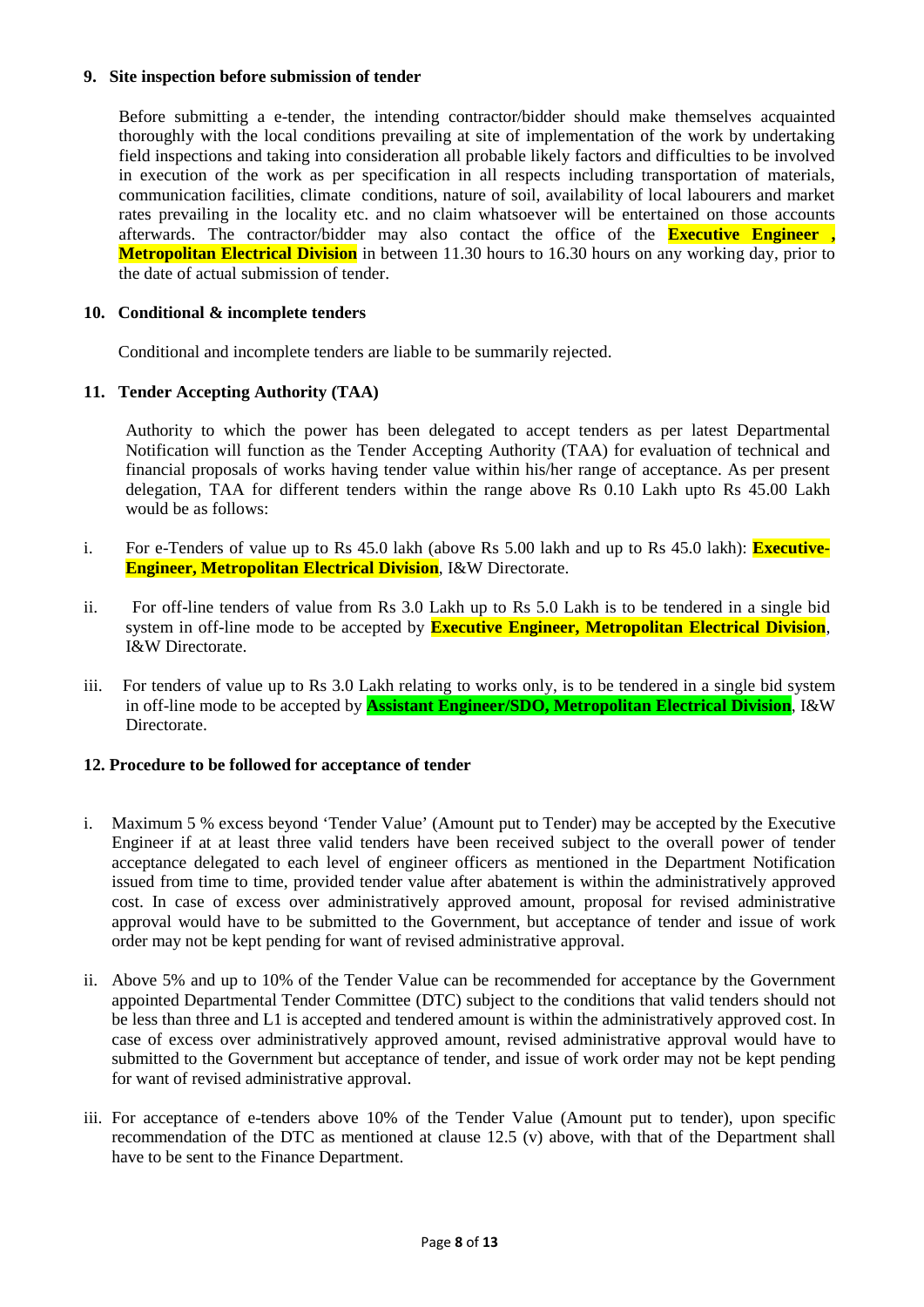- iv. If the response to an Tender is less than three, then Tender should be invited afresh. Such Re-Tender notice shall be published in widely circulated dailies as per guidelines and also through e-Tender web portals. Prior to invitation of Re-Tender / fresh e-Tender, the eligibility criteria and other terms & conditions as contained in the first 'Notice Inviting Tender' (NIT) shall have to be reviewed by the Tender Inviting Authority, to ascertain whether (i) it was too much restrictive, say, specifications and qualifications were fixed at higher standards than required, (ii) advertisements in the widely circulated Newspapers were properly published and (iii) other related procedural matters were observed in its entirety.
- v. Even if, after taking appropriate steps in regard to relaxation of criteria to the extent as decided by the Executive Engineer and also wider publicity of  $2<sup>nd</sup>$  tender in widely circulated dailies and through website, the response to the Re-Tender is still less than three, that tender may be accepted. In terms of Delegation of Financial Power Notification of the Department bearing No. 05-(W)/2015-16 dated 20.11.2015, provided the rates do not exceed the schedule rates (SoR) beyond 5% in case of works estimate and the tendered value is within administratively approved cost. The same procedure to be followed for obtaining revised administrative approval, stated at clause 12.5 (iv) above, would also be applicable here. Otherwise such cases should be referred to the appropriate Government with the recommendation of the DTC for decision.

#### **13. Acceptance of Tender**

Lowest valid rate should normally be accepted in accordance with the procedure stated in clause 12.5 above. The Tender Accepting Authority reserves the right to distribute the work amongst more than one contractor/bidder with same rate.

#### **14. Execution of Formal agreement after acceptance of Tender**

The contractor/bidder, whose bid is approved for acceptance shall within 15 days of issuance of Letter of Invitation (LOI) cum L.O.A. to him/her, needs to execute a 'Formal Agreement' with the Executive Engineer in quadruplicate in W.B.F No 2911(ii) and other tender documents. During executing the 'Formal Agreement', the successful contractor/bidder will be provided all the tender documents free of cost.

#### **15. Return of EMD of the unsuccessful bidder(s).**

EMD of qualified/disqualified contractor/bidders after checking of Comparative Statement other than L1 and L2 will be refunded after due acquaintance from **Executive Engineer, Metropolitan Electrical Division**, as per bank mandate. After acceptance of the LOI/LOA by the L1 bidder, the EMD of L2 bidder will be refunded.

#### **16. Payment against bills raised by the contractor**

The payment of Running Account as well as final bill for any work based on progress and performance will be made according to availability of fund and no claim due to delay in payment will be entertained.

#### **17. Bid Validity**

The Bid will be valid for **120 days** from the date of opening of the financial proposal. However, extension of bid validity may be suitably considered by the TIA, if required, subject to written confirmation of the contractor/bidder (s) to that effect.

#### **18**. **Withdrawal of bid**

Withdrawal of tender/bid once the bid has been submitted online and after passing of end date for submission and has been accepted for further processing, is not allowed. EMD will be forfeited by the Government and the bidder/contractor penalised in terms of Clause 4(ii) and clause 8 referred earlier would be applicable.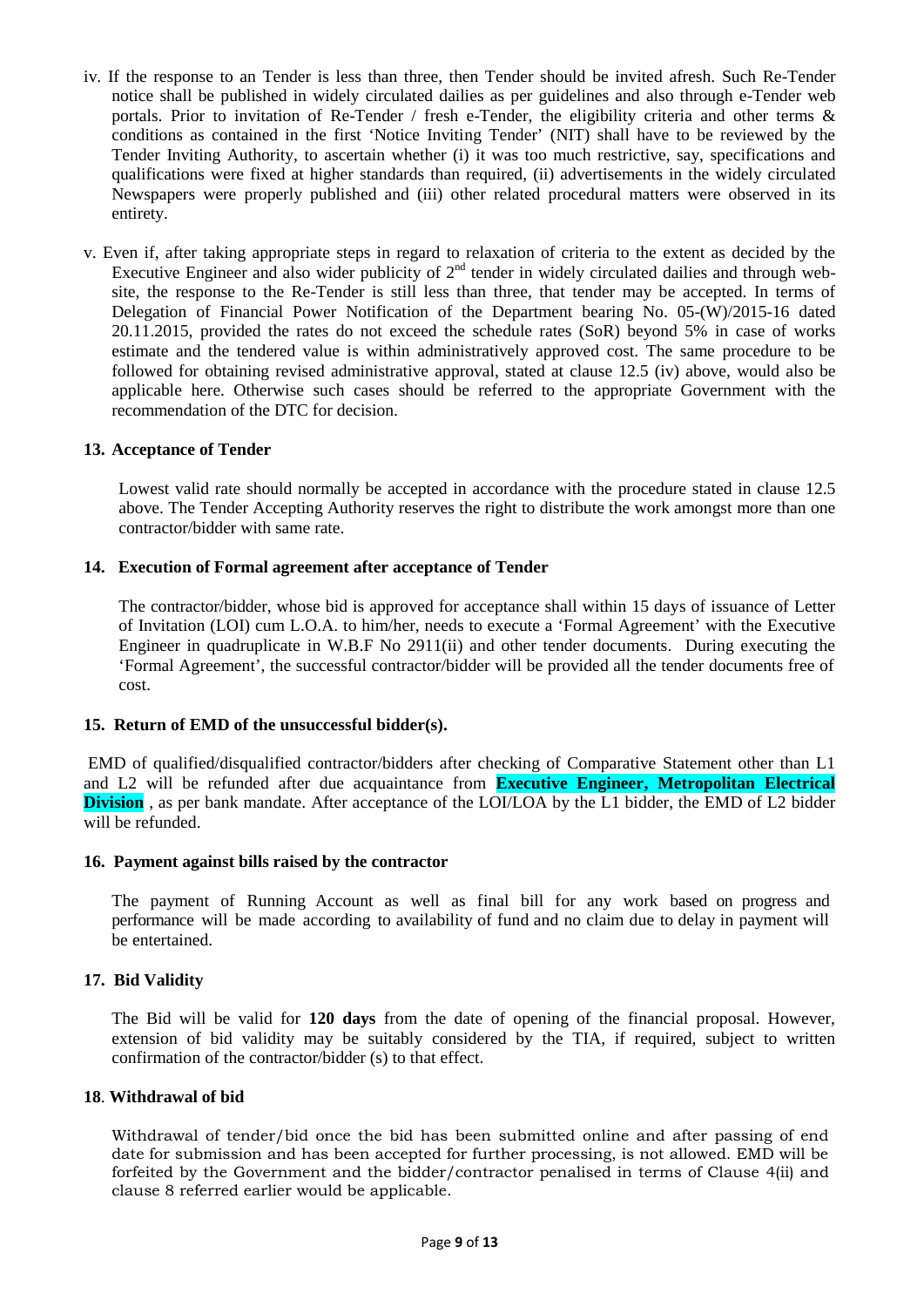## **Additional Terms & Conditions**

- 1. Executive Engineer of the concerned Division is the Engineer-in-Charge in respect of the contract and all correspondences concerning rates, claims, change in specifications and/or design and similar important matters will be valid only if accepted/recommended by the Engineer-in-Charge. If any correspondence of above tender is made with officers other than the Engineer-in-charge for speedy execution of work, the same will not be valid unless copies are sent to the Engineer-in-Charge and approved by him. Instructions given by the Sub-Divisional Officer/Assistant Engineer and the Section Officer/Junior Engineer on behalf of the Engineer-in-Charge shall also be valid (who have been authorised to carry out the work on behalf of the Engineer-in-Charge) regarding specification, supervision, approval of materials and workmanship. In case of any dispute, the decision of Engineerin-Charge shall be final and binding.
- 2. Acceptance of the tender including the right to distribute the total work between two or amongst more than two contractors/bidders will rest with the Engineer-in-Charge without assigning reason to the contractors/bidders thereof. The Executive Engineer as the accepting authority reserves the right to reject any or all tenders without assigning any reason thereof.
- 3. The contractors/bidders shall have to comply with the provisions of (a) Contract labour (Regulation & Abolition) Rules, 1970 and its revision (b) Minimum Wages Act 1948 and its amendments, or the modifications thereof or any other laws relating thereto enforced by the appropriate Government from time to time.
- 4. Engineer -in-Charge shall not entertain any claim whatsoever from the contractors/bidders regarding payment of compensation on account of idle labour on such grounds including non-possession of land in the working zone.
- 5. Engineer-in-Charge shall not be held liable by the contractor/bidder for any compensation claim due to machines becoming idle, for any circumstances including untimely rains, other natural calamities, strikes etc.
- 6. Any duty / tax / royalty etc. whatsoever is imposed by the appropriate Government after issuance of work order / commencement and completion of the work, is to be borne by the contractor/bidder. Original challan of materials, which are procured by the contractor/bidder, may be asked to be submitted for verification by the Engineer-in-Charge.
- 7. Cess @ 1% of the cost of construction work or otherwise as per relevant order of appropriate Government shall be deducted from the gross value of all works bill. Also, it is instructed to register his/her establishment under the relevant Act with the competent registering authority, i.e. Assistant Labour Commissioner / Dy. Labour Commissioner of the region.
- 8. No mobilization / secured advance will be allowed unless specified otherwise in the contract.
- 9. VAT/Sales Tax, Cess, Royalty of sand, stone chips, stone metal/ gravels, boulders, forest products, Toll Tax, Income Tax, Ferry Charges and other Local Taxes if any, are to be paid by the contractor/ bidder. No extra payment will be made as re-imbursement or compensation for the above. The rates of supply of finished work items are inclusive of these taxes and charges.
- 10. All working tools & plants, scaffolding, construction of vats & platforms arrangement of Labour camps shall have to be arranged by the contractor at his/her own cost.
- 11. The contractor shall arrange for supply of mazdoors, bamboo, ropes, pegs, flags etc. for taking/ layout for the work and for giving and checking measurements by the Engineer-in-Charge or any other Department officer assigned by him / her for which no extra payment claim will be entertained.
- 12. The contractor should thoroughly scrutinise the site of work and relevant tender documents, drawings etc. before submitting the e-tender and satisfy himself/herself regarding the conditions and nature of works and ascertain the difficulties that might be encountered during execution of the work, carrying of materials to the site of work, availability of drinking water and other human requirements including safety and security etc. Works on river banks may be interrupted due to various unforeseen reasons e.g. sudden rise in water level, inundation of site caused by flood, inaccessibility of working site for carriage and transportation of materials. Engineer-in Charge may instruct the contractor to suspend work that may be subjected to damage due to extremely adverse weather/climatic conditions and no claim will be entertained on this account. There may be variations in alignment, height of embankment or depth of cutting, location of revetment, structures etc. due to change of topography, river conditions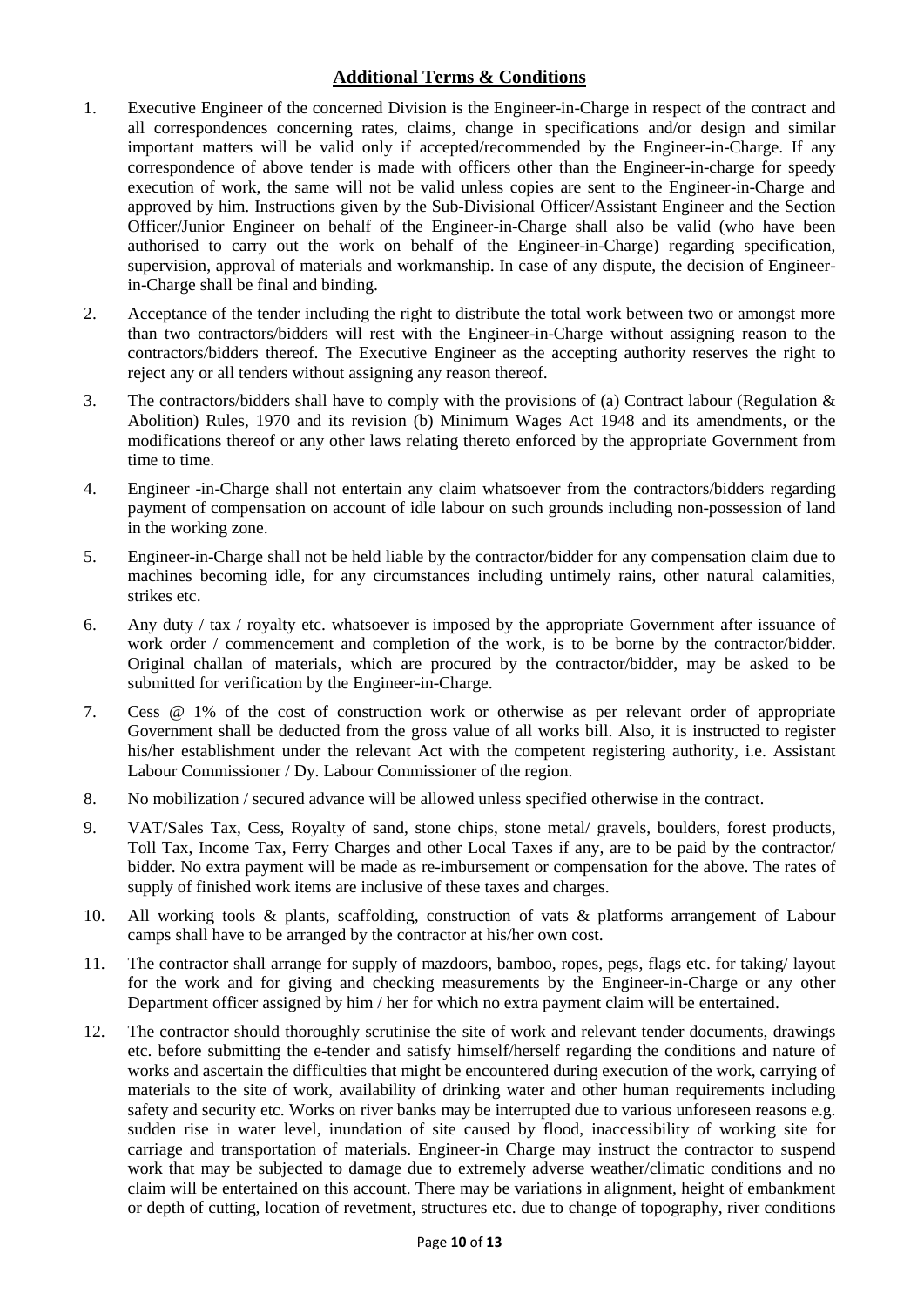and local requirements etc. from the approved work estimate during actual execution of the scheme. For all such modifications or alterations, the tendered rate and contract will remain valid. The contractor will not be entitled to any additional financial claims or extra rates on any of these accounts.

- 13. A machine page numbered Site Order book (with triplicate copy of every page) will have to be maintained at site by the contractor and the same has to be issued by the Engineer-in-Charge before commencement of work at site. Instructions issued by the inspecting engineer officers not below the rank of Assistant Engineer will be recorded in this site order book and the contractor must note down and comply the same at the earliest.
- 14. The work will have to be completed within the time period as mentioned in the NIT/e-NIT. A suitable work programme based on time period allowed for completion of work as per tender is required to be submitted by the contractor within 7(seven) days from the date of receipt of work order which should satisfy the time limit assigned for completion. Contractor should inform in writing the name of his authorized representative/s who are to remain present at site daily during work execution to receive instructions relating to the work, sign measurement book  $\&$  bills and other Govt. papers etc on the basis of Power of Attorney conferred within 7 (seven) days from the date of receipt of work order, if not done earlier.
- 15. No compensation is payable for idle labour, contractor's establishment charges or on account of reasons such as variations in price indices/escalation cost etc.
- 16. All sort of precautions should be taken for the safety of the work force deployed by the contractor and also others at worksite as per safety rules as is enforced by appropriate authority. The contractor will remain liable towards payment of compensation in accordance with the Workman's' Compensation Act etc for the labourers engaged and should deal to settle such cases promptly. Proper road signs as per P.W.D. practice will have to be erected by the contractor at his own cost while operating on or near public thoroughfares.
- 17. The contractor will have to maintain technically qualified employees and/or apprentices at site as per prevailing Apprentice Act or as stipulated in the contract.
- 18. The contractor will have to accept the work programme as per modification and priority of work as fixed by the Engineer-in-Charge so that most vulnerable reach and/or critical items are completed before the due date for arrival of monsoon or rise of water level or for any other suitable reason/s.
- 19. Quantity of various items of work mentioned in the tender schedule or in work order is only tentative. During actual execution, these tendered items may vary, even substantially. Payment will be made on the basis of quantum of work actually done in different items and as per specification and no claim will be entertained for reduction of quantities in some items or due to omission of some tendered items. For execution of quantitative excess in any item beyond 10% or supplementary works, approval of the Superintending Engineer / Chief Engineer Government in the Irrigation & Waterways Department would be required depending on who ever is the Tender Accepting Authority and financial involvement thereof, before making any excess and /or supplementary item work payment.
- 20. In order to cope up with the present system of e-billing, supply of departmental materials is not encouraged. However, such materials may be issued to the contractor/agency to the extent of requirement, subject to availability, as assessed and following the Treasury system of accounting procedures and in instalments as may be suitably decided by the Engineer-in-Charge. Issuance of materials may be of three categories.
	- a) Materials issued directly to the work subject to its recovery from bills.
	- b) Materials issued from departmental Godown subject to its recovery from bills.
	- c) Materials issued free of cost.
- 21. Any construction materials brought to work site by the contractor must be approved by the Engineerin-Charge. Materials rejected must be removed by the contractor from work site at his own cost within 24 hrs of issue of the order to that effect. The rates in the schedule are inclusive of cost and carriage of all materials to worksite. The materials will have to be supplied in phases with due intimation to the Sub-Divisional Officer/Assistant Engineer concerned, in conformity with the progress of the work. For special type of materials, i.e. Geo Synthetic Bags, HDPE Bags, Geo- Textile Filters, Geo-jute Filters etc. if any, relevant data sheets containing the name of the manufacturers, test report etc. are also to be submitted on each occasion. Engineer-in-Charge may conduct independent tests of all construction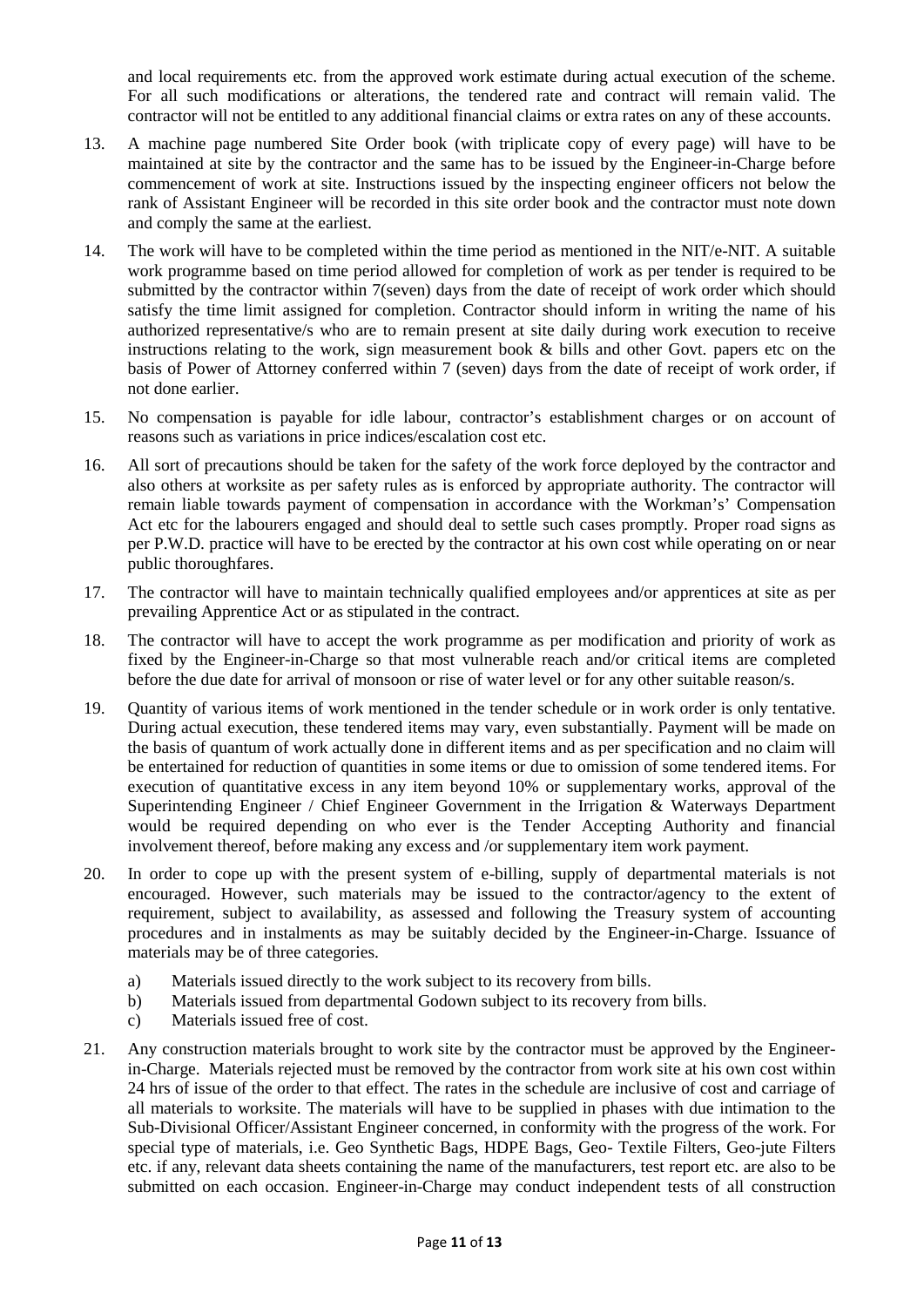materials on the samples drawn randomly before accordance of approval for using these materials for the work. In this regard decision of Engineer-in-Charge is final and binding.

- 22. For materials under category 20 (a), (b)  $\&$  (c), the contractor will act as the custodian thereof. The construction materials will have to be carried from the departmental godown to the worksite by the contractor at his own cost. The contractor shall remain responsible for proper storage & safety of the materials. Suitable godowns/ Stores shall have to be made by the contractor at his/her own cost. Penalty charges shall be levied at higher rates for loss, wastage, misuse. Surplus departmentally issued materials if any, shall have to be returned in the godown or store maintained by the Engineer-in-charge at the contractor's cost within the time frame as fixed by Engineer-in-Charge. Otherwise, the cost at penal rates will be recovered from the bill. Indent for departmental materials shall be submitted by the contractor to the S.D.O/AE at least 7 days in advance of actual requirement. No claim will be entertained for non-issuance of such materials on time, but reasonable extension of time will be granted. All materials, whatever be its category thereof, shall be properly stored by the contractor in suitably maintained godowns near the site of work at his own cost & under no circumstances whatsoever shall any material be removed from the site of work without prior written permission of the Engineer-in-Charge. The contractor shall be responsible for any damage or loss of such materials.
- 23. The contractor shall also have to satisfy the Engineer-in-Charge regarding proper utilization of materials which have been issued departmentally.
- 24. Value of the materials, under category (a)  $\&$  (b) of clause 20, will be recovered from the progressive bills of the contractor in one or successive instalments as may be decided by the Engineer-in-Charge.
- 25. Requisite quantity of cement as may be required for the work will be supplied from the nearest departmental godown, if stock permits. The issue rate of cement is shown in the Schedule of materials attached with the tender. Excess consumption of cement by more than 5% over the final consumption statement drawn up as per consumption rate specified in the Schedule included in the tender will be recovered at a penal rate shown in schedule.
- 26. Steel reinforcement rods will be issued if stock permits from the nearest Departmental godown where such material is available in marketable length. While issuing the same, for any particular work, the quantity actually required as per approved drawing shall only be issued. It will be responsibility of the Contractor as well as the Engineer-in-Charge to get this quantity properly utilized in the work. Cut pieces, if any, will not be taken back by the Department. Recovery for the total quantum of steel rods issued will be made at the issue rate shown in the Schedule. In case of use over +10%, deduction will be made at a penal rate shown in the Schedule. This whole principle shall apply in case of other M.S materials like sheet piles and structural steel members as well.
- 27. All quarries and disputes arising out of the works tender contract is to be brought to the notice of Chairman of the Departmental Dispute Redressal Committee in writing for decision within 15 days.

**(S.Basu) Executive Engineer Metropolitan Electrical Division, I & W Dte., Govt. of West Bengal**